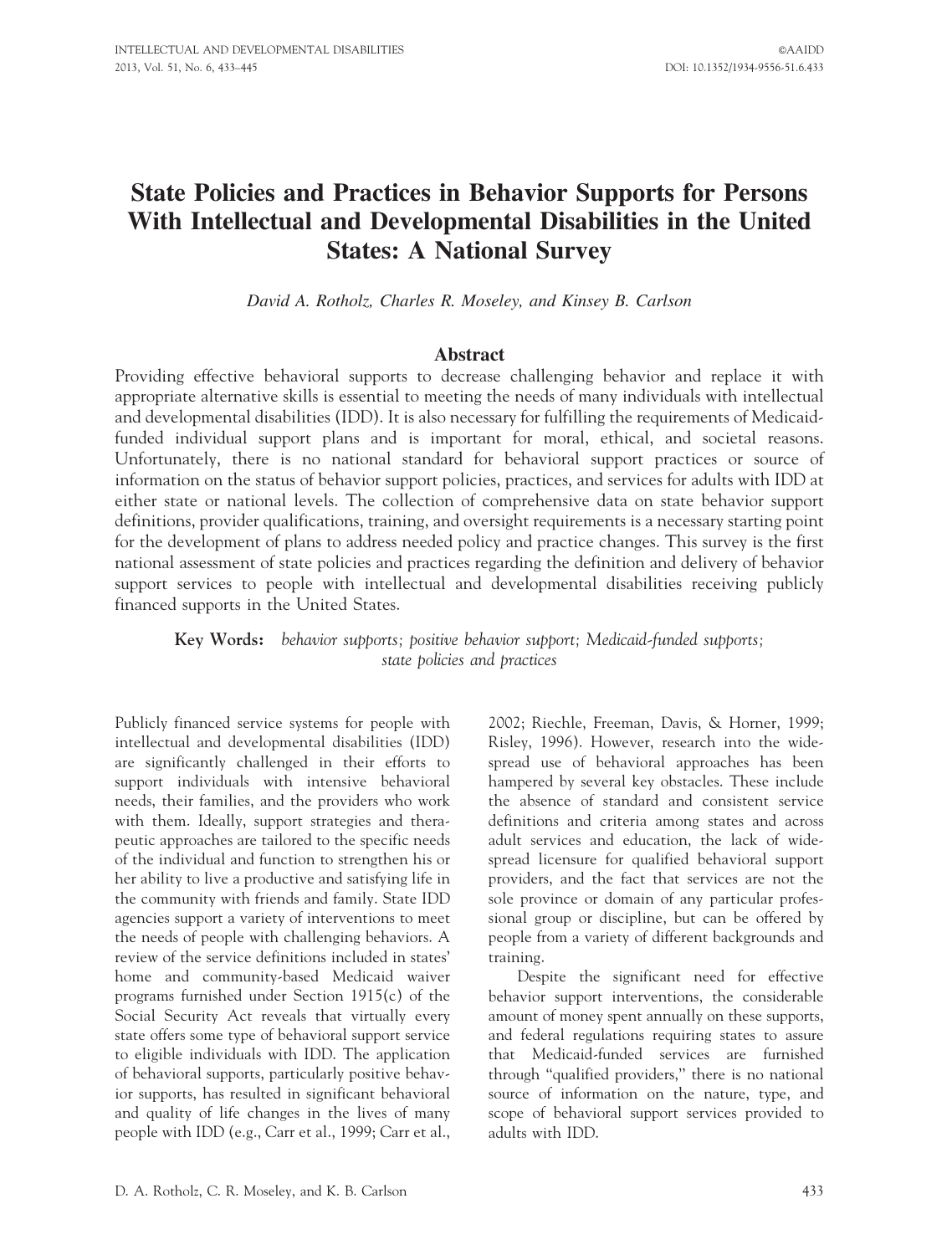#### Service Definitions

The term ''behavior supports'' was used in this study to capture information on services that include behavioral assessment and intervention to increase appropriate behavior, decrease inappropriate behavior, and teach new skills to replace problem behavior. Such services are referred to in different settings and states as applied behavior analysis, behavior management, behavioral intervention, behavior supports, and/or positive behavior supports. These services can be provided alone or as part of a broader support plan (ideally, personcentered). Depending on a state's service definition, the plan may be called a behavior support plan, behavior intervention plan, positive behavior support plan, or document with some other title.

From a professional perspective, Applied Behavior Analysis (ABA), refers to ''the science in which tactics derived from the principles of behavior are applied systematically to improve socially significant behavior and experimentation is used to identify the variables responsible for the improvement in behavior'' (Cooper, Heron, & Heward, 2007, p. 20). From a more practical perspective, ABA uses functional assessment and analysis to determine the relationship between a person's behavior and environmental variables, and then makes changes in those variables to improve the occurrence of socially significant behaviors. These changes are then experimentally assessed to verify the impact of the intervention (see Baer, Wolf, & Risley, 1968 for a more complete description).

Many states and treatment programs have begun using the term ''positive behavior support'' (PBS) to refer to certain types of services available to ameliorate challenging behaviors. The term positive behavior support, originally introduced by Horner et al. (1990), is defined as ''a set of researchbased strategies used to increase quality of life and decrease problem behavior by teaching new skills and making changes in a person's environment'' (Association for Positive Behavior Support [APBS], 2007. It was recently described as an approach that ''grew from the scientific and procedural foundations of applied behavior analysis, benefitting, in particular, from the technologies of functional assessment and analysis'' (Dunlap, Carr, Horner, Zarcone, & Schwartz, 2008, p. 683).

Key literature on PBS has described the approach as emerging from ''three major sources: applied behavior analysis, the normalization/inclusion movement, and person-centered values'' (Carr et al., 2002, p. 4). Although the practice of PBS has become more fully developed for use with both children and adults over the past twenty years (see, generally, Journal of Positive Behavior Interventions), the PBS literature includes a preponderance of studies focused on children (Marquis et al., 2000), particularly within primary and secondary education systems (see apbs.org and the Journal of Positive Behavior Interventions). The focus in this paper is on the use of behavior support strategies in publicly funded services for adults with IDD. This study uses the more generic ''behavior supports'' rather than ''positive behavior supports,'' as "behavior supports" best captures the services and policies currently implemented by state agencies throughout the United States.

## Licensure of Qualified Behavioral Support Providers

Regardless of whether behavioral support services are referred to as behavioral supports, behavior management, positive behavior support, or applied behavior analysis, important questions remain regarding the specific nature of the services that are furnished underneath these titles; the qualifications that are required to provide the service; and the methods used to insure, measure, and maintain quality. Expertise in delivery of behavior supports requires specialized study, training, and skill, but the practice does not generally constitute a licensed profession, as is the case with medicine, physical therapy, social work, speech pathology, and other disciplines. Although the recent licensure of behavior analysts in a small number of states may be changing this picture in some areas, for the most part, there is not universal agreement on the professional domain that has the right to provide these services, even though behavior support is based on a foundation of applied behavior analysis.

## Professional Qualifications

Confusion over the operational definition of behavior supports, the component practices that constitute appropriate behavior supports, and the type of professional that is competent to provide behavior support services, has existed for many years.

In the late 1990s, three national organizations sought to provide information to address some of the questions surrounding behavior supports. Working collaboratively, the American Association on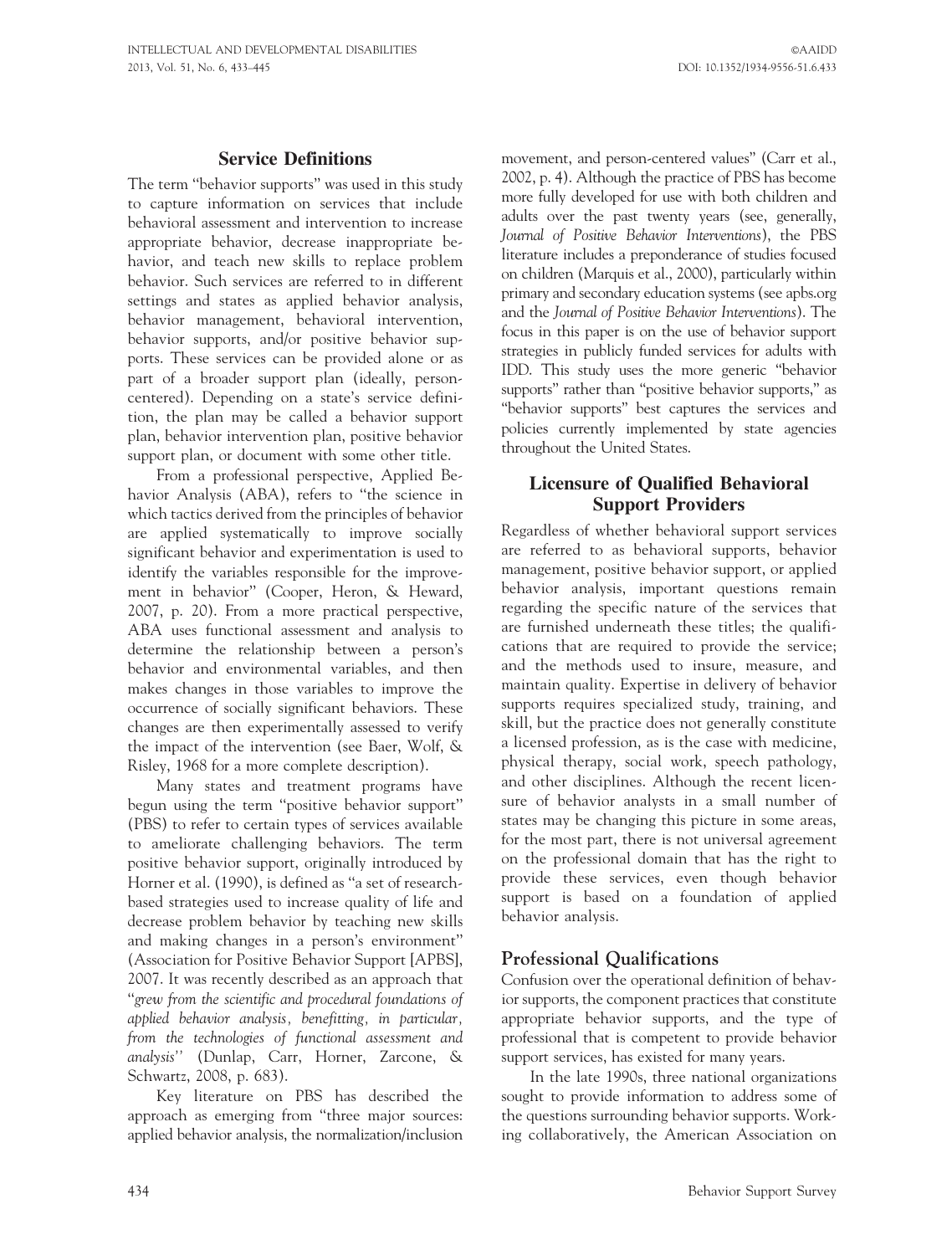Intellectual and Developmental Disabilities, psychology division (at that time known as the American Association on Mental Retardation); the American Psychological Association Division 33, and the executive council of the Association for Behavior Analysis (now known as Association for Behavior Analysis International) developed and disseminated a web-based document, ''What is a behavioral consultant and how do I find the right one?'' (Rotholz & Jacobson, 1999) that addressed key issues related to appropriate behavior support delivery. Speaking to the confusion over the type of professional that is competent to provide behavior supports, the authors discussed the conditions under which behavioral intervention for people with IDD could be expected to fall under the disciplines of applied behavior analysis or psychology. The paper referenced several key issues including: the difference between a ''behavioral consultant'' and a psychologist, the training of psychologists, the relevance of a psychology license to proficiency in behavior supports, the meaning of board certification in behavior analysis, and what to expect from a behavioral consultant. Acknowledging the current disagreement in some states between organizations representing psychology and applied behavior analysis concerning licensing of professionals and limitations on practice, Rotholz and Jacobson (1999) noted that most licensed psychologists do not have training in applied behavior analysis or positive behavior support, nor do they practice in these areas. Likewise, certification in applied behavior analysis does not provide sufficient indication about the certificate holder's qualifications in the broader field of psychology or positive behavior supports. Although there is certainly overlap in professionals practicing applied behavior analysis and psychology, the authors conclude that it would be a mistake to make assumptions about the qualifications of an individual professional based on certification or licensing alone. Complicating matters further, receiving certification in applied behavior analysis does not provide assurance of the certificate holder's experience in the area of IDD. Applied behavior analysis is a broad field and not all practitioners work in the area of IDD.

#### Method

#### Purpose of Survey

This study is the first to assess state policies and practices in behavior supports by adult service systems for people with IDD across the United States and was conducted as a collaborative effort of the Center for Disability Resources at the University of South Carolina (UCEDD) and the National Association of State Directors of Developmental Disabilities Services (NASDDDS). The purpose of this study was to assess key issues related to behavior support services across the United States in adult service nonschool settings, paying special attention to service provision strategies, staffing, qualifications, and settings. The study also sought to assess specific training, implementation, and capacity issues that state IDD agencies encounter in their oversight and delivery of behavior support services.

The survey was designed to gather data from state developmental disability agencies (as the purchasers and/or providers of services) on: (a) settings in which behavioral supports are offered; (b) qualifications practitioners must meet to be eligible to provide the service; (c) reimbursement strategies and funding mechanisms; (d) behavior support provider training requirements; and (e) state policies and practices governing the oversight and provision of behavioral supports, quality assurance, availability of behavioral support providers, and the challenges experienced by state agencies in this area. The survey contained 23 questions plus three items on demographics and acknowledgment of participation. A draft version of the survey was provided to a small group of professionals with many years of expertise gathering and analyzing national data on developmental disability services and/or state-level policy and practice experience in behavior supports. Revisions to the draft survey were made based upon their feedback. Further revisions to the draft survey were made to shorten its length and ensure its relevance to state IDD agency directors in an effort to increase their interest in the data and their likelihood of responding to the questionnaire. The question of relevance was especially important to the authors, considering that many state agencies were undergoing significant budget cuts and staff reductions during the period of data collection as a result of the national economic recession and had little interest in responding to external surveys that did not furnish them with actionable information that they could use to improve service delivery.

In late 2010, a request for participation in this survey was e-mailed to the directors of the state agency or operational entity responsible for the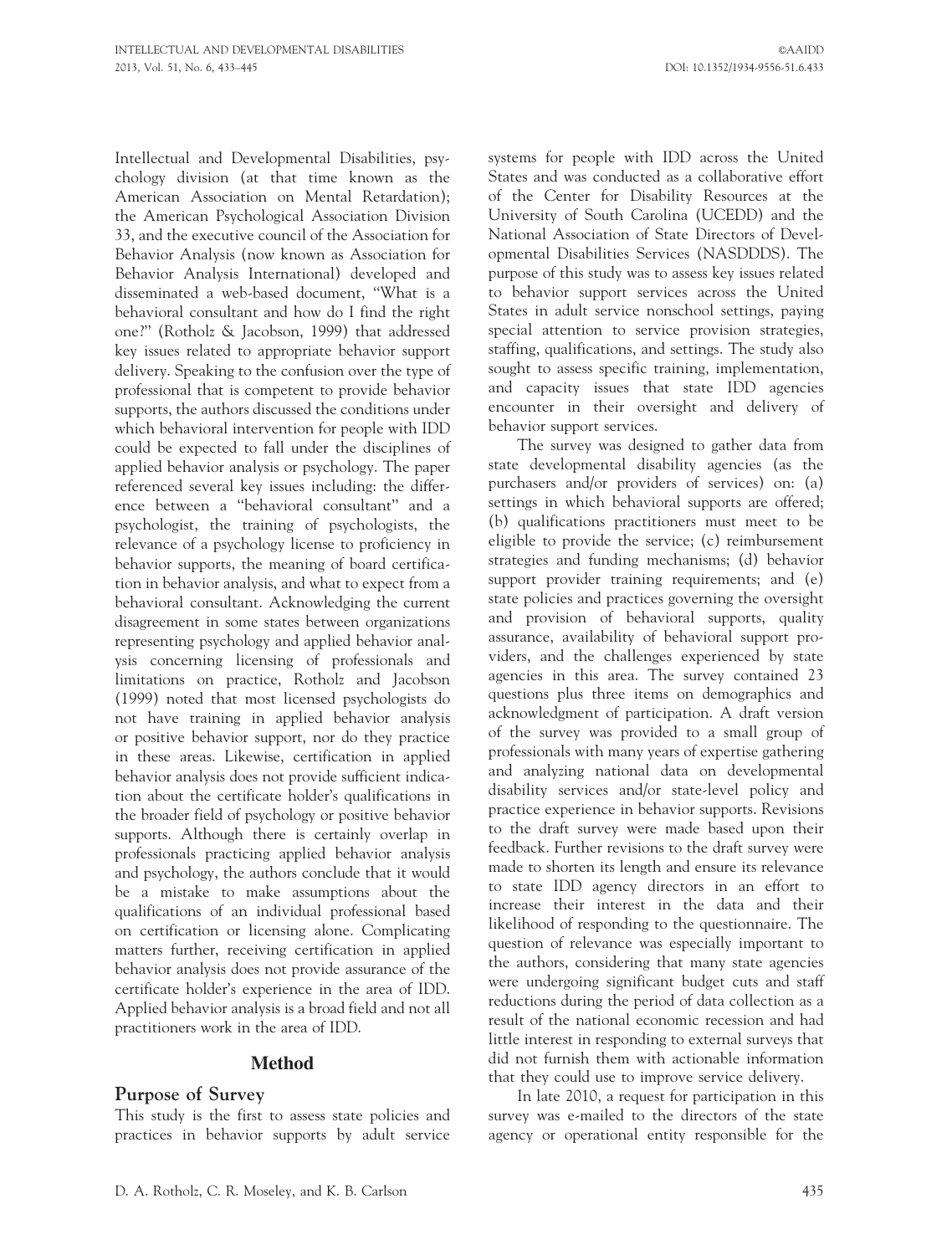delivery and management of services to people with IDD in all 50 states plus the District of Columbia. This request came from the National Association of State Directors of Developmental Disabilities Services (NASDDDS) under the signatures of its associate executive director and the director of the Center for Disability Resources (UCEDD) at the University of South Carolina.

Following the initial request, several states completed the online survey hosted by a commercial survey organization. Because the initial response rate was low, the research team contacted state agencies over the following months, with additional prompts for participation. The second outreach, in February 2011, went to all states that had yet to respond. It consisted of a phone call and follow-up email to each state's IDD agency director with a reminder of the original request, the survey's intent, an electronic ''print'' version of the survey, and the web address for survey responses. After the second prompt, a few additional agencies completed the survey. A third outreach e-mail was sent in April 2011 to both the state IDD agency director and the manager of the state's Medicaid waiver programs for people with IDD in nonresponding states. A ''last and final call'' e-mail was sent to both the state IDD agency director and the Medicaid waiver program manager in June 2011.

Survey response data were taken directly from the commercial survey host site in a format that included response frequencies, percentages, and, as applicable, comments. As the data were drawn for inclusion in this report, all frequencies and percentages were independently reviewed by the first and third author for accuracy and interrater reliability. In the event of a disagreement, the figures were rechecked by comparing them to the data on the survey host site, whose information was taken as the accurate source. All calculations of data, as noted later in this paper, were similarly and independently checked by the same two authors.

#### **Results**

All survey questions were answered by the 45 respondents (44 states plus the District of Columbia; see Table 1) representing 88% of the total potential respondents. Results are provided with states as the unit of analysis across all questions and tables, with the percentage of participating state responses shown (i.e., based on  $N = 45$ ). No surveys contained responses to fewer than all questions since the survey was formatted so a respondent could not proceed through the list of questions without providing a response to each. The 45 respondents were primarily senior administrative staff, such as the waiver program manager, IDD program manager, or policy staff (43%); and senior clinical staff including the chief behavior analyst, director of psychological and behavioral supports, clinical director and others (36%). Executive staff, such as a developmental disabilities director, assistant deputy director, or long-term care bureau chief accounted for 18% of respondents. Additionally one respondent (2%) was a training director and one (2%) did not report his or her title.

#### Service Settings and Provider Qualifications

Survey questions began with those related to the settings in which behavior supports were offered, the required qualifications to be permitted to write behavior support plans, and the processes used to qualify providers.

Table 1

States, Plus the District of Columbia, That Participated in the Survey

| Alabama              | Hawaii               | Michigan        | New York        | Tennessee     |
|----------------------|----------------------|-----------------|-----------------|---------------|
| Arizona              | Idaho                | Minnesota       | North Dakota    | Texas         |
| <b>Arkansas</b>      | Illinois             | <b>Missouri</b> | Ohio            | Utah          |
| California           | Indiana              | Montana         | <b>Oklahoma</b> | Vermont       |
| Colorado             | Iowa                 | <b>Nebraska</b> | Oregon          | Virginia      |
| Connecticut          | Kentucky             | Nevada          | Pennsylvania    | Washington    |
| Delaware             | Louisiana            | New Hampshire   | Rhode Island    | West Virginia |
| District of Columbia | Maryland             | New Jersey      | South Carolina  | Wisconsin     |
| Georgia              | <b>Massachusetts</b> | New Mexico      | South Dakota    | Wyoming       |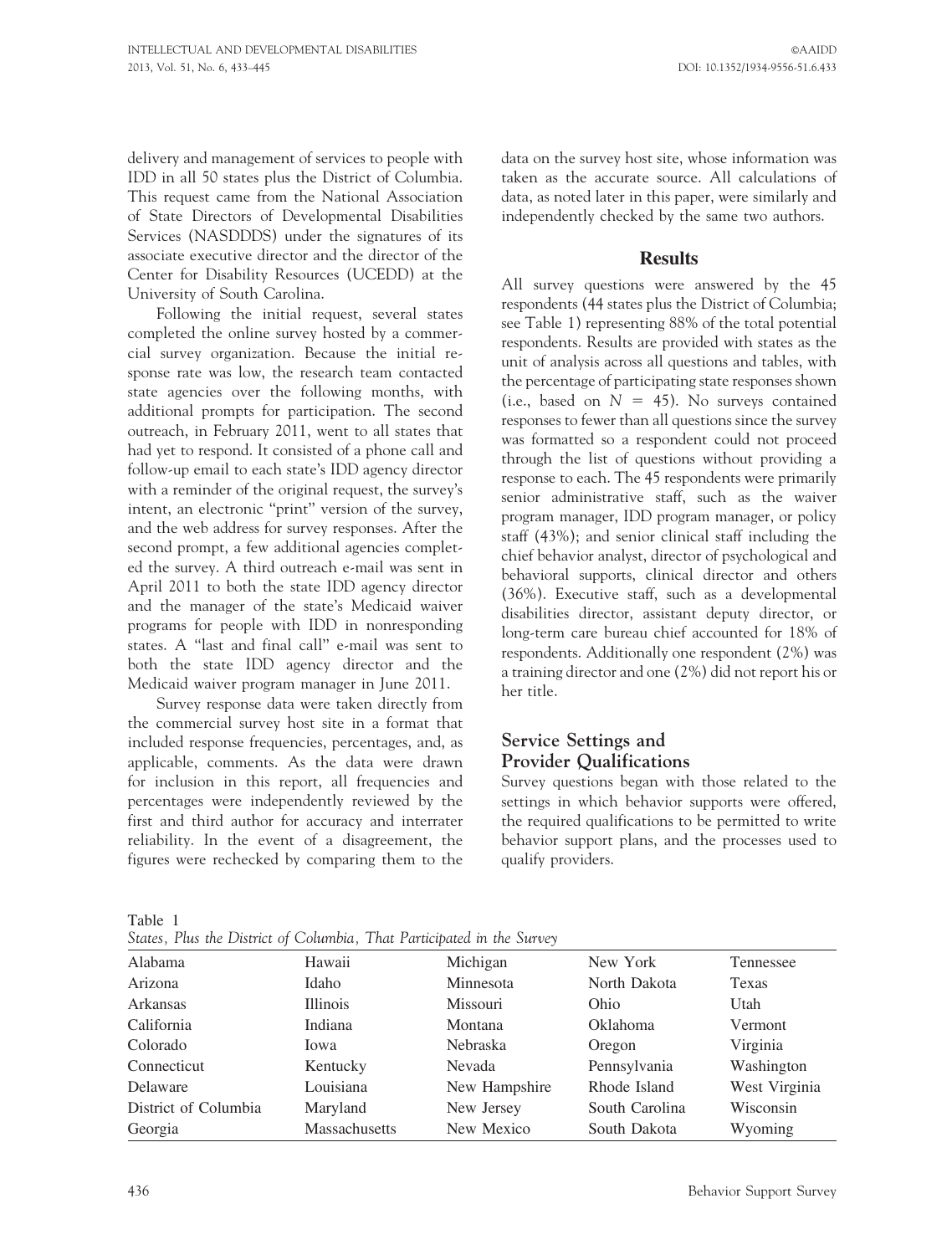States reported that behavior supports were provided in settings operated by local provider agencies (98%), in family or private homes (96%), and in state operated facilities (80%). It is important to note that the state operated facilities were not necessarily large institutional settings; rather they were any setting operated directly by the state. There are several states that no longer operate large institutional settings yet some reported providing behavior supports in state operated facilities (for a listing of state operated facilities see Larson, Ryan, Salmi, Smith, & Wuorio, 2012, p. 74). Additionally, respondents reported that state employees provided behavior support services across settings, with 18% of states reporting their employees serving in settings operated by local provider agencies, and 20% reporting such employees serving in family/private home settings.

## Qualifications

The survey asked respondents to indicate whether the state's requirements for education, training, and/or licensure needed to write behavior support plans varied according to the restrictiveness of the procedures included in the behavior support plan. Seventy-three percent (73%) of states responded that the requirements do not vary, while 27% reported that they were different.

The minimum requirements for a person to write a behavior support plan for a person with IDD were also assessed. Types of requirements from which respondents could select included psychology license, Board Certification in Behavior Analysis (BCBA), doctoral degree, master's degree, Qualified Mental Retardation Professional (QMRP), BA/ BS under professional supervision, BA/BS with no supervision, not applicable, and other. Forty-seven percent (47%) of states reported that a master's degree was the minimum requirement, followed by other (33%) (see comments below), QMRP (29%), psychology license (29%), BA/BS under professional supervision (22%), BA/BS without supervision (16%), BCBA (13%), and doctoral degree (13%; see Table 2).

As noted above, one third of the respondents reported having other minimum requirements for a person to write a behavior support plan that were not among the alternatives included in the survey form. Approximately 2% of states indicated that a person must be a ''PBS specialist certified by the

#### Table 2

Percentage of States Reporting Specific Requirements to Provide Behavior Support Services

| Educational requirement   | % of States reporting<br>the requirement |
|---------------------------|------------------------------------------|
| Master's degree           | 47                                       |
| Other                     | 33                                       |
| <b>QMRP</b>               | 29                                       |
| Psychology license        | 29                                       |
| BA/BS with supervision    | 22                                       |
| BA/BS with no supervision | 16                                       |
| <b>BCBA</b>               | 13                                       |
| Doctoral degree           | 13                                       |
|                           |                                          |

University Center for Excellence,'' 4% of states indicated the requirement of BCBA, and 4% of states reported having no minimum requirements. The comments also listed additional qualifications such as master's degree in psychology, special education, social work, or counseling, and licensure as a psychologist, mental health counselor, physician, nurse, or social worker. Although one state requires that the licensed professional have ''competencies in applied behavior analysis, positive behavior support, ethics, co-occurring mental disorders, and neurocognitive disorders,'' most did not. The comments provided by respondents indicated that a majority of states required qualifications that include training, experience, skills and/or licensure in areas that do not necessarily reflect competence in applied behavior analysis or positive behavior support. The overall responses and comments also indicated that a majority of states do not have minimal requirements for practitioners regarding specific skills to provide effective, evidence-based, behavior support services.

States were asked whether they have a qualification process that behavior support plan authors are required to meet before the person can provide behavior supports. Thirty-six percent (36%) of states reported that they do not have a qualification process, while 64% reported that they did have such a process.

Another question on the qualification process sought information on whether states require a written work sample of a behavior support plan for a person with IDD that is based on a functional assessment or functional analysis of behavior. Twenty-four percent (24%) of states responded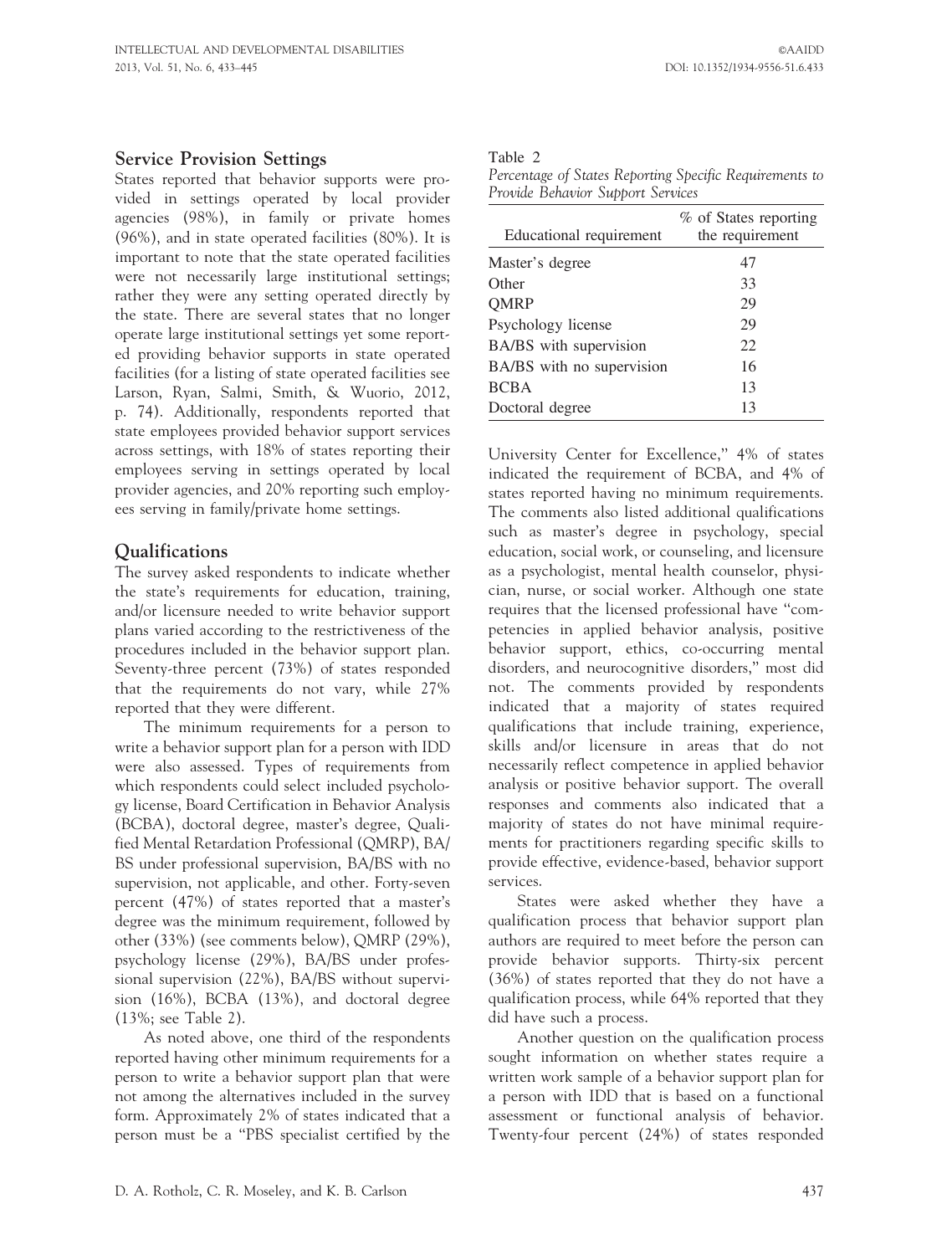that they had this requirement for nonstate employees, while the lower rate of 18% was reported for state employees.

The minimum number of years of experience developing and implementing behavior support plans with people who have IDD required in the qualification process was also evaluated. For state employees, the most frequent response was N/A by 24% of states, followed by zero years reported by 22%, two years reported by 20%, and one year reported by 16%. For nonstate employees the most frequent response was zero years, which was reported by 29% of states, followed by two years reported by 24%, N/A reported by 22%, one year reported by 16%, and three or more years reported by 2%.

The last question on qualifications asked respondents to identify those skills required as part of the qualification process to provide behavior supports from a list of 16 items. The question was additionally designed to capture differences in the qualifications required for state employees as compared to nonstate employees. It is important to know which skills are required by states since they are central to applied behavior analysis and/or positive behavior support and thus, can have a major impact on the effective and appropriate provision of behavior supports for persons with IDD.

Information from this question revealed that a minority of states required key ABA or PBS skills as part of a qualification process for behavior support providers (Table 3). Only one key practitioner skill—the ability to conduct a functional assessment or functional analysis—was required by more than half of states (51%) for nonstate employees in their qualification process, but less often (36%) for state employees. None of the 16 skills in Table 3 were required by more than 38% of states for state employees to provide behavior supports. It was evident in responses to this question that for 15 of the 16 skills listed, states reported having consistently lower qualification requirements for state employees that provide behavior supports than for staff who are nonstate employees.

The assessment of consumer satisfaction and quality of life were identified as the least required skills in the list. Assessment of quality of life was required by 18% states for both state employees and nonstate employees and assessment of consumer satisfaction was required by 20% of states for state employees and by 18% of states for nonstate employees.

## Training

Four questions in the survey focused on training related to behavior supports. The first asked whether training is provided by the state agency or its contractors to develop/implement high quality behavior supports. Forty-two percent (42%) of states reported that they do provide such training, and 22% of states reported that they do not. Additionally, 36% of states reported that they do provide such training but not in a statewide manner.

An additional question asked states to identify the format of the training that is regularly provided on behavior supports. The most frequent response to this question was a one-day (or shorter) workshop, with 73% of states reporting this format. The other formats reported, in decreasing order, were: multiday workshops (e.g., 2–5 days) in 40% of states, N/A (not provided) in 20% of states, course sequence approved by the Behavior Analyst Certification Board® in 9% of states, full-semester courses in 7% of states, and multisemester course sequences in 4% of states.

Because our interest was in overall provision of behavior supports and not just in those services directly billed by professionals, states were also asked about who receives the behavior support training. Training recipients identified by states in descending order were direct support professionals (73%), supervisors (64%), behavior support plan authors (60%), management staff (53%), family members (44%), and others (4%).

When asked if a training curriculum is used to teach skills in behavior support, 44% of states indicated that they do use a set curriculum and 56% responded that they do not. In addition, there were comments from 47% of states on this question. The comments revealed a widely varied use of training curricula related to behavior supports. Twentyseven percent (27%) mentioned a specific curriculum or training approach by name, with 7% of states mentioning assorted approaches. Two curricula that are published and generally available were identified by name: the College of Direct Support (CDS) modules were mentioned by two states, and one state mentioned the AAIDD Positive Behavior Support Training Curriculum.

## State Policies

The first of several questions on policies asked whether procedural requirements for behavior support services differed between Intermediate Care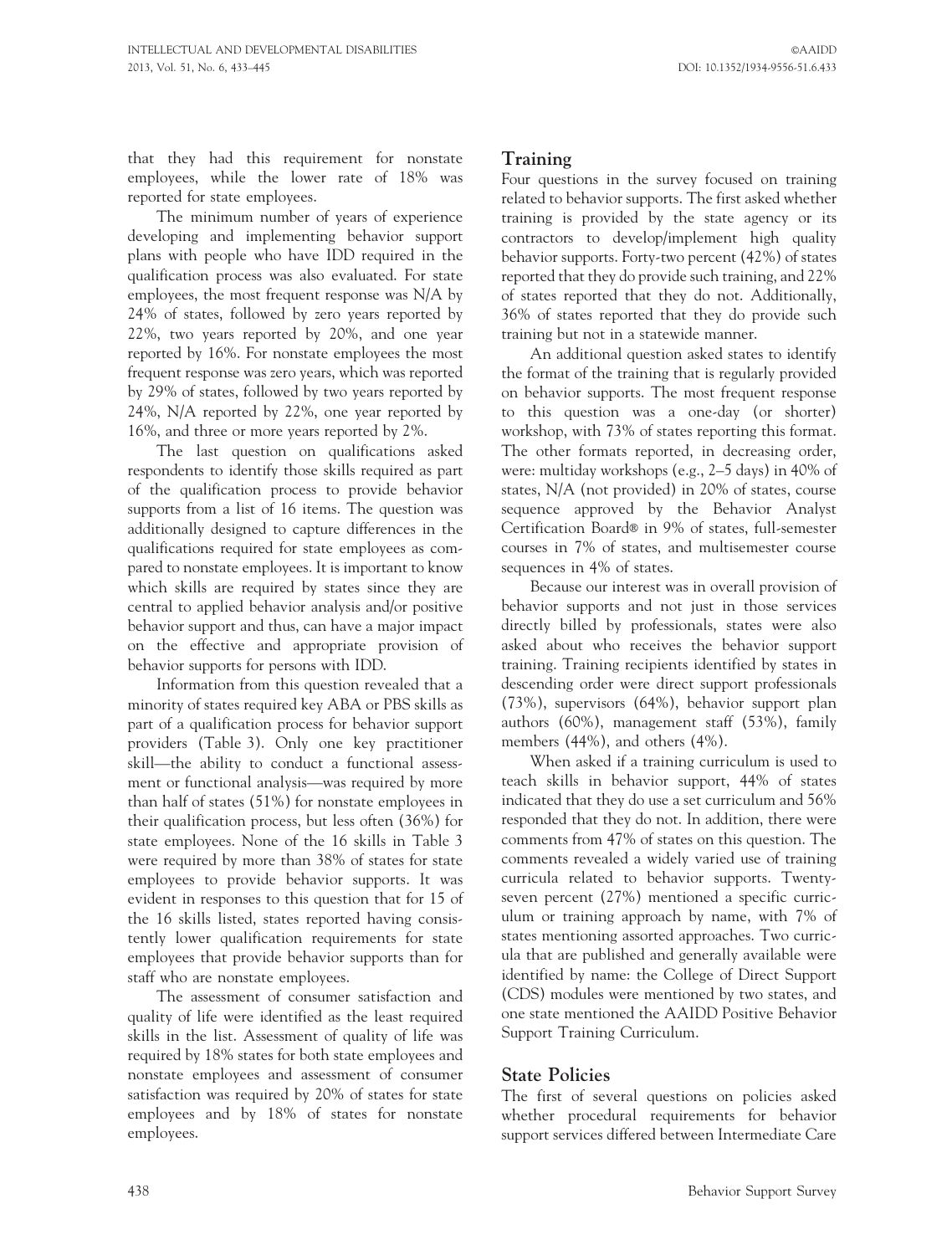Table 3

Differences in State Behavior Support Provider Qualifications: Required Skills for State and Nonstate Employees by Percentage of States

| Skills                                                      | State employees<br>$(\%$ of states) | Nonstate employees<br>$(\%$ of states) |
|-------------------------------------------------------------|-------------------------------------|----------------------------------------|
| Conducting functional assessment or functional analysis of  |                                     |                                        |
| behavior (FBA)                                              | 36                                  | 51                                     |
| Defining behavior in objective terms                        | 38                                  | 49                                     |
| Development of behavioral support plan based on FBA results | 33                                  | 49                                     |
| Analysis of data to determine function and assess progress  | 33                                  | 47                                     |
| Objective(s) and data reporting on target behaviors to BOTH |                                     |                                        |
| increase and decrease behavior                              | 33                                  | 44                                     |
| Training caregivers                                         | 33                                  | 44                                     |
| Design of data collection systems                           | 31                                  | 44                                     |
| Specific procedures to teach/increase replacement behavior  | 33                                  | 42                                     |
| Assessment of consumer's interests and preferences          | 31                                  | 40                                     |
| Conducting consumer interview                               | 36                                  | 38                                     |
| Conducting staff interviews                                 | 33                                  | 38                                     |
| Working collaboratively with a team                         | 33                                  | 38                                     |
| Person-centered planning                                    | 29                                  | 31                                     |
| Graphing of behavioral data                                 | 20                                  | 27                                     |
| Assessment of consumer satisfaction                         | 20                                  | 18                                     |
| Assessment of quality of life                               | 18                                  | 18                                     |

Facility for Individuals with Intellectual Disabilities (ICF/IID) and home and community based settings (HCBS). Fifty-six percent (56%) of states indicated that such requirements differ across settings, with 36% of states whose requirements differed indicating that the requirements were less stringent in HBCS.

When asked if they have a policy on the development, implementation and/or review and approvals for behavior support plans, 91% of states responded that they have such a policy and 9% indicated that they did not.

Nine states (20%) indicated that their policies permit the use of aversive interventions ''that are designed to cause discomfort or pain for behavior reduction'' and 80% responded that they do not. Of these nine states, seven reported having a required qualification process for behavior support providers but two do not. Of these same nine states whose policies allow aversive interventions, seven have no minimum number of years of required experience developing and implementing behavior support plans prior to providing this service, while one of the states requires one year of experience and one state requires two years. Lastly, of the nine states that permit the use of aversive interventions, two indicated that they provide training to develop/ implement high quality behavior supports, five indicated that they do provide such training but not on a statewide basis, and two of the nine states reported that they do not provide this type of training.

Regarding the presence of a requirement that behavior support plans be reviewed by a state-, regional-, or county-level review committee, the responses varied depending on the type of support plan. Respondents were able to indicate if their state had a review committee for the following types of behavior support plans: (a) all plans, (b) nonrestrictive plans, (c) restrictive plans, and (d) aversive plans. Thirteen percent (13%) of states indicated that they had a committee that reviewed all behavior support plans. This was the same response rate found for nonrestrictive behavior support plans. Sixty-two percent (62%) of states responded that they had a committee to review restrictive behavior support plans. Twenty percent (20%) indicated that they had a committee to review behavior support plans that contained aversive interventions. Interestingly, of the 20%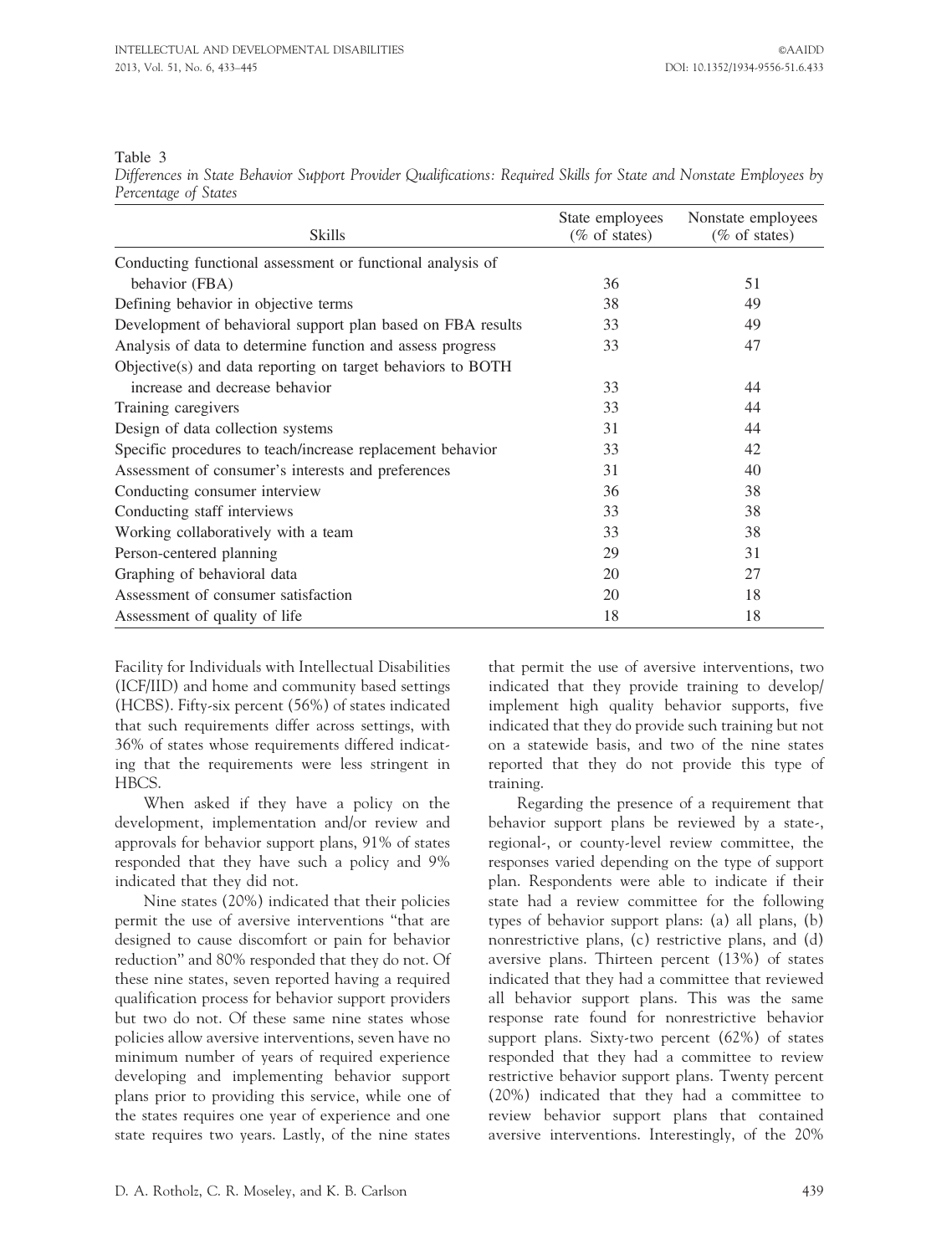of states that indicated on a previous question that they permitted the use of aversive interventions, 89% reported that they had a committee to review such procedures and one indicated N/A on their response.

The other question on review committees sought information on the qualifications of committee members. States were asked if they had a committee to review behavior support plans, and if so, if it included a member with expertise in applied behavior analysis and/or positive behavior support. Of the states reporting that they had a review committee, 4% reported that a member was a board certified behavior analyst. An additional 40% reported that their review committee included a member with expertise, but who was not a board certified behavior analyst. The overall result on this question was that 44% of states had a review committee with the expertise one would look for in a professionally qualified review, while 56% either had no review committee or a committee without a member with expertise in applied behavior analysis and/or positive behavior support.

States were asked if their agency uses the term ''positive behavior supports'' in its policy or training efforts. Eighty-seven percent (87%) of states reported such use of this term. Those responding yes to this question were asked to provide an indication of how positive behavior supports is defined in their state. However, only 62% of the states that reported using the term positive behavior supports provided a definition. Of those states that did provide information on their state's definition of positive behavior supports, very few included information reflecting even a minimal number of the components that comprise this approach (e.g., addressing the function of the problem behavior, focus on teaching skills to replace problem behavior, increasing quality of life). In fact, many of the responses regarding states' use of the term positive behavior supports indicated that the state (a) did not have a definition of PBS, (b) that the definition is currently under development, (c) that the term is loosely defined, or (d) that the term is defined differently depending on the audience.

## Funding

One hundred percent (100%) of respondents indicated that the state's Medicaid waiver is used to reimburse this service. Additionally, these services were reported to be provided/reimbursed in 80% of states through ICF/IID sources, 47% of states through non-Medicaid state funded sources, and 38% of states through the Medicaid State Plan.

## Quality Assurance

Two questions were devoted to quality assurance practices. The first asked if there is a mechanism for reviewing the quality of a behavior support plan author's work. Fifty-one percent (51%) of states reported having such a requirement, 13% reported that there was a quality assurance mechanism but that it was voluntary, and 36% reported that they had no quality assurance mechanism for behavior supports.

The second question on quality assurance asked if the QA review has an impact on the behavior support plan author's ability to continue providing behavior support services. Forty-seven percent (47%) of states reported that their QA process does have such an impact, while 20% reported that it does not. The other states responded N/A to indicate that they did not have a QA process. When asked if there are enough high-quality providers of behavior supports in their state, 82% responded no and 18% responded yes.

Finally, states were asked if they ''could change something to improve the quality of behavior supports received by people with IDD in their state, what would that be?'' Five choices plus other were the options available to select (multiple categories could be selected). Results are provided in Table 4. The most frequently reported quality improvement alternative listed as other was the need to increase professional requirements. The need to increase reimbursement rates for this service was also reported.

## **Discussion**

This survey provides the first national assessment of state policies and practices in behavior supports in the United States. The information from this assessment provides a current view of behavior supports in the adult service sector and identifies areas for improvement (see Table 5).

# Provider Qualifications

In the area of provider qualifications, several findings warrant attention. While it is encouraging that 64% of states reported having a qualification process before a person can provide behavior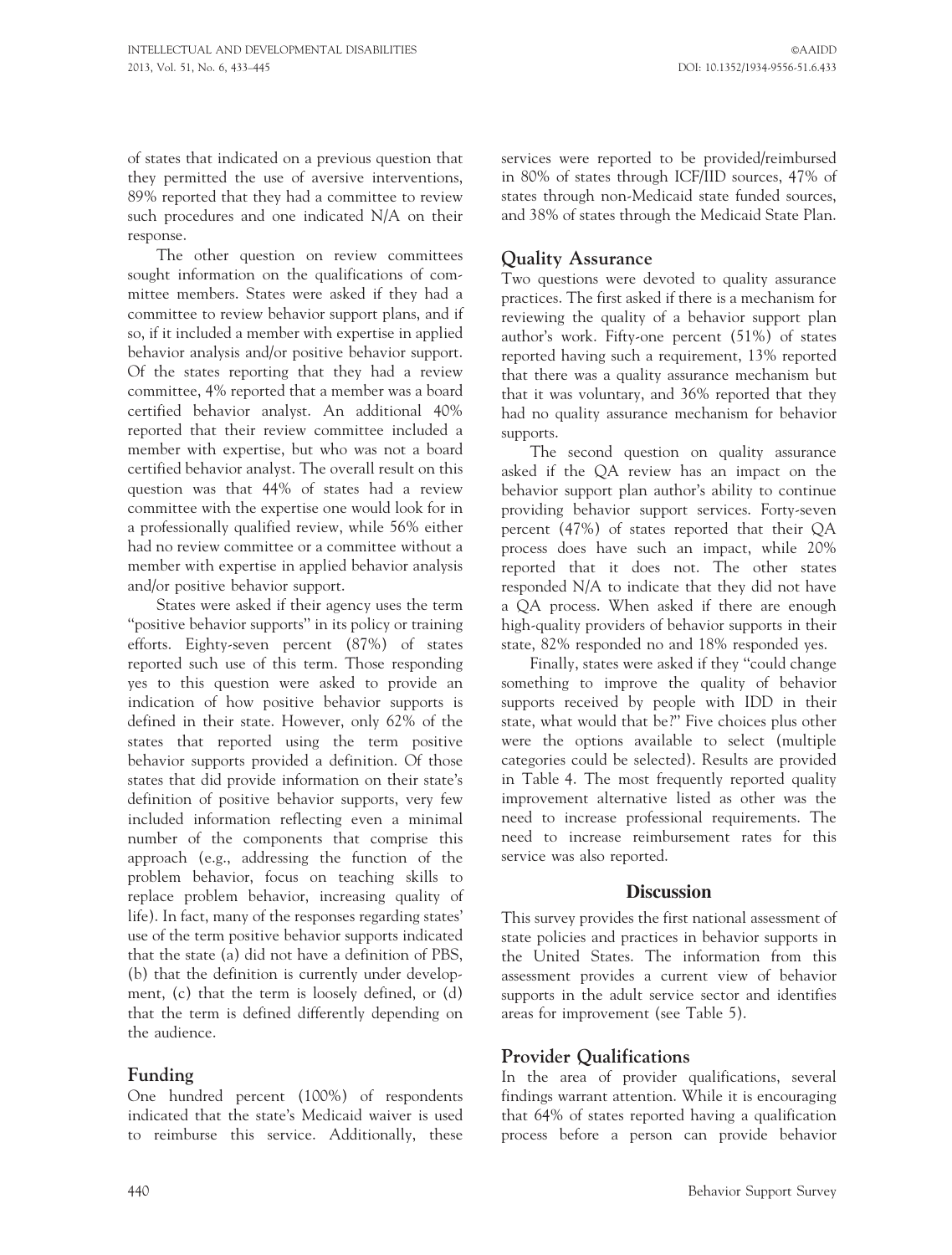| Strategies Identified by States to Improve Quality of Behavior Supports |             |  |  |  |
|-------------------------------------------------------------------------|-------------|--|--|--|
| Topical area                                                            | % of States |  |  |  |
| Regular review of behavior support plans to ensure quality              | 64          |  |  |  |
| More frequent training                                                  | 62          |  |  |  |
| Higher quality training                                                 | 60          |  |  |  |
| Quality assurance/improvement review of provider staff                  | 56          |  |  |  |
| Improved policy                                                         | 47          |  |  |  |
| Other                                                                   | 22          |  |  |  |

Table 4 Strategies Identified by States to Improve Quality of Behavior Supports

supports, it is important to note that a qualification process that includes a written work sample based on a functional assessment or functional analysis of problem behavior was required by relatively few states, 24% at most, depending on type of provider. The importance of a work sample review is that it provides the opportunity for an applicant to demonstrate that his or her work addresses key aspects of the service the state wishes to see implemented. This may be unique to behavior supports given the lack of relevant licensure and a relatively new certification for behavior analysts that unfortunately does not reflect positive behavior support. Furthermore, the qualifications required for behavior support providers in a majority of states are minimal and do not reflect what is needed to provide effective, evidence-based behavior support services. Possession of a master's degree (most frequently reported), QMRP status, or a psychology license does not necessarily guarantee that the author of a behavior support plan possesses education, training, or supervised experience in the area of behavior support. Over one-third (36%) of states reported having no qualification process for providers of this service. Clearly there are important improvements that can be made to the

qualification process (or lack thereof) to provide behavior supports.

## Training

State IDD agencies utilize a number of strategies to provide or ensure the provision of training. Although the Medicaid program does not have a dedicated payment or reimbursement structure to permit states to claim federal matching funds for the costs of staff training, expenditures related to necessary staff training and development are allowed to be included in provider agency reimbursement rates for each type of service. Provider agencies assert that the current approach does not allow them to maintain needed training and skills development over time. They observe that although funding may be adequate when payment levels are initially established, rate reductions, expenditure freezes and budget cutbacks significantly diminish the value of the effort over time, particularly during economic downturns, and additional funding must be provided. Many state IDD agencies do provide statewide training through contracts with training entities, university centers on disabilities, private contractors and through other means. Questions related to behav-

Table 5

Summary Findings on Key Areas of State Behavior Support Policy and Practice

| Area                                                                                    | % of States |
|-----------------------------------------------------------------------------------------|-------------|
| States that use Medicaid waiver to fund behavior supports                               | 100         |
| States with a behavior support qualification process                                    | 64          |
| States that have a quality assurance process for behavior supports                      | 51          |
| States that provide training to develop/implement high quality behavior supports        | 42          |
| States that require 0 years of experience developing and implementing behavior support  |             |
| plans in qualification process                                                          | 31          |
| States whose policies permit the use of procedures intended to cause pain or discomfort |             |
| for behavior reduction                                                                  | 20          |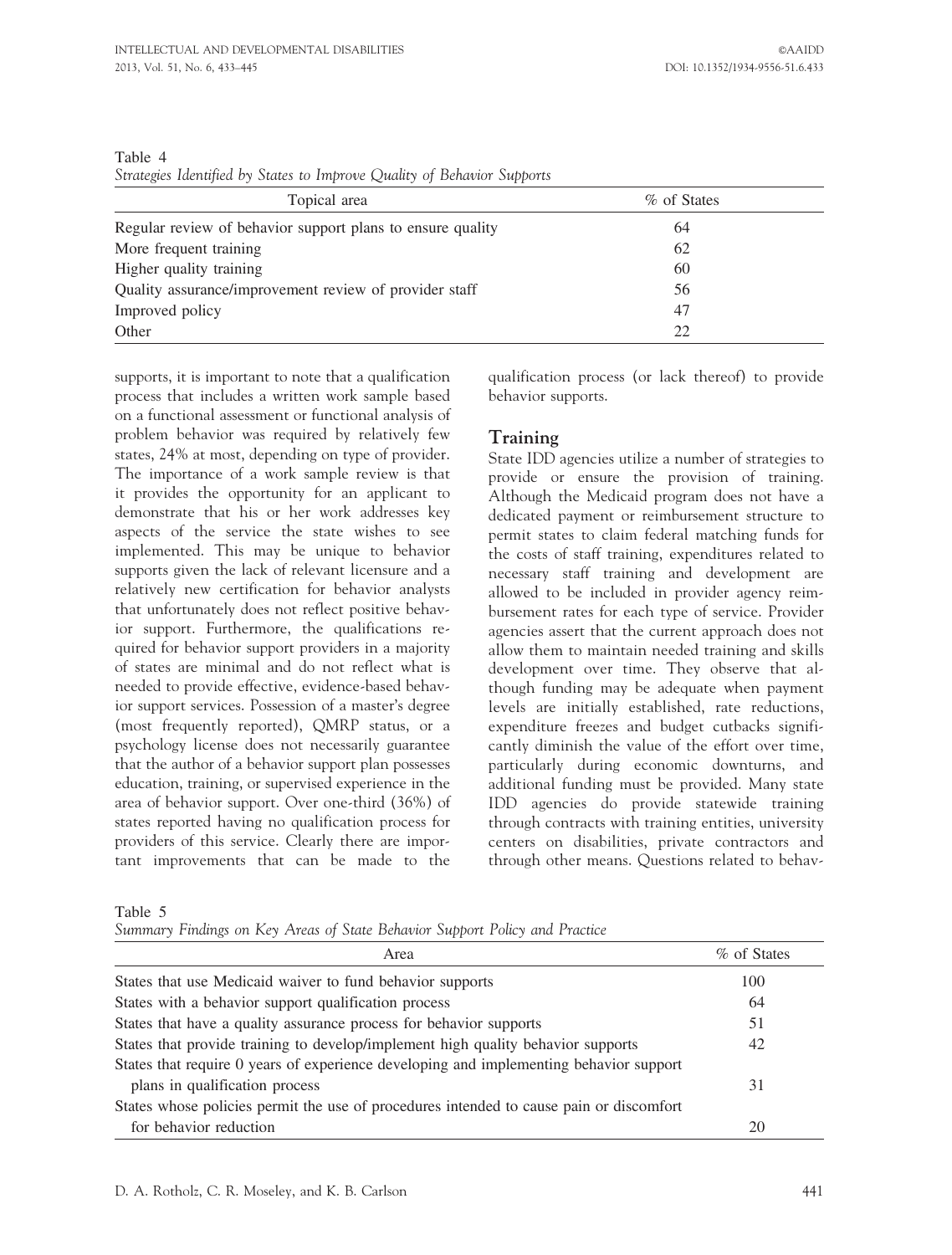ior supports training reveal that most states provide training to some extent, but not in a statewide manner. It was clear too, that the scale, format, and intended audience for training on behavior supports vary widely across states. The fact that state disability agencies expend resources on training, even in an era of significant budget cuts, highlights two key issues. First, behavior supports is an area of service important enough to warrant training provided or funded by the state agency. Second, the authors believe this can be interpreted to mean that professional organizations and institutions of higher education are not providing this training sufficiently to meet the need for this service, especially when an overwhelming majority of states reported that they do not have enough high quality providers of behavior supports.

## Terminology

The wide use of the term ''positive behavior support'' also deserves attention. Eighty-seven percent (87%) of states reported using the term positive behavior supports in policy and/or training efforts. On the surface this appears to be highly encouraging, but a closer inspection reveals cause for concern. Although requested, most states either did not provide a definition, provided a definition that did not reflect positive behavior support, provided a ''definition response'' that indicated they did not have a definition or were developing one, or reported that multiple definitions were used by their state agency. Use of the term PBS directly implies implementation of supports that use educational and systems change methods (research-based strategies) to first enhance the person's quality of life and, second, to minimize problem behavior (APBS, 2007; Carr et al., 2002). The appropriate definition of positive behavior support ''renders problem behavior irrelevant, inefficient, and ineffective by helping an individual achieve his or her goals in a socially acceptable manner, thus reducing, or eliminating altogether, episodes of problem behavior'' (Carr et al., 2002, p. 5). Thus, it is quite possible that "definition creep" is occurring in many states, if not nationally, regarding the use of the term positive behavior support. That is, the term is being used by state IDD agencies in a manner that does not reflect the actual implementation of PBS practices.

## Aversive and Restrictive Interventions

Policies that state IDD agencies implement can provide the philosophical perspective, overall framework and requirements for services. Responses to survey questions on policies identified several important trends: (a) a large majority of states (80%), do not allow the use of aversive interventions (defined in the survey as procedure designed to cause discomfort or pain for behavior reduction); (b) procedural requirements regarding the provision of behavior supports are more stringent in ICF/IID than HBCS in the 36% of states that reported differing requirements across settings, (c), a majority of states (76%) have established committees to review restrictive and/or all behavior support plans, and (d) many states with such committees (22%) reported that they did not include a member with expertise in applied behavior analysis and/or positive behavior support.

The responses to the policy questions in this survey, as a starting point in examination of states' practices in behavior supports, highlight many important issues that warrant attention by state and federal policymakers. The current survey indicates that only nine states permit the use of procedures intended to cause discomfort or pain for behavior reduction. Since the overwhelming majority of states appear not to allow such interventions, one must ask whether or not the application of such measures in any state is warranted.

## State Requirements Across Treatment Settings

As noted above, states' requirements for providing behavior supports were found to be more stringent in ICFs/IID than in HCBS. Although a significant proportion of the individuals served in institutional settings are in need of behavior support services, the overwhelming majority of adults receiving services funded by state developmental disability agencies, including those with significantly challenging behaviors, are being supported in local communities and settings (Larson, Scott, Salmi, & Lakin, 2009). Indeed, 12 states have closed all of their public institutions for people with IDD and have shifted the base of service delivery to the community. The movement of significant numbers of individuals with intensive needs to the community raises questions regarding the appropriateness of the less stringent requirements in community programs regarding the provision of behavior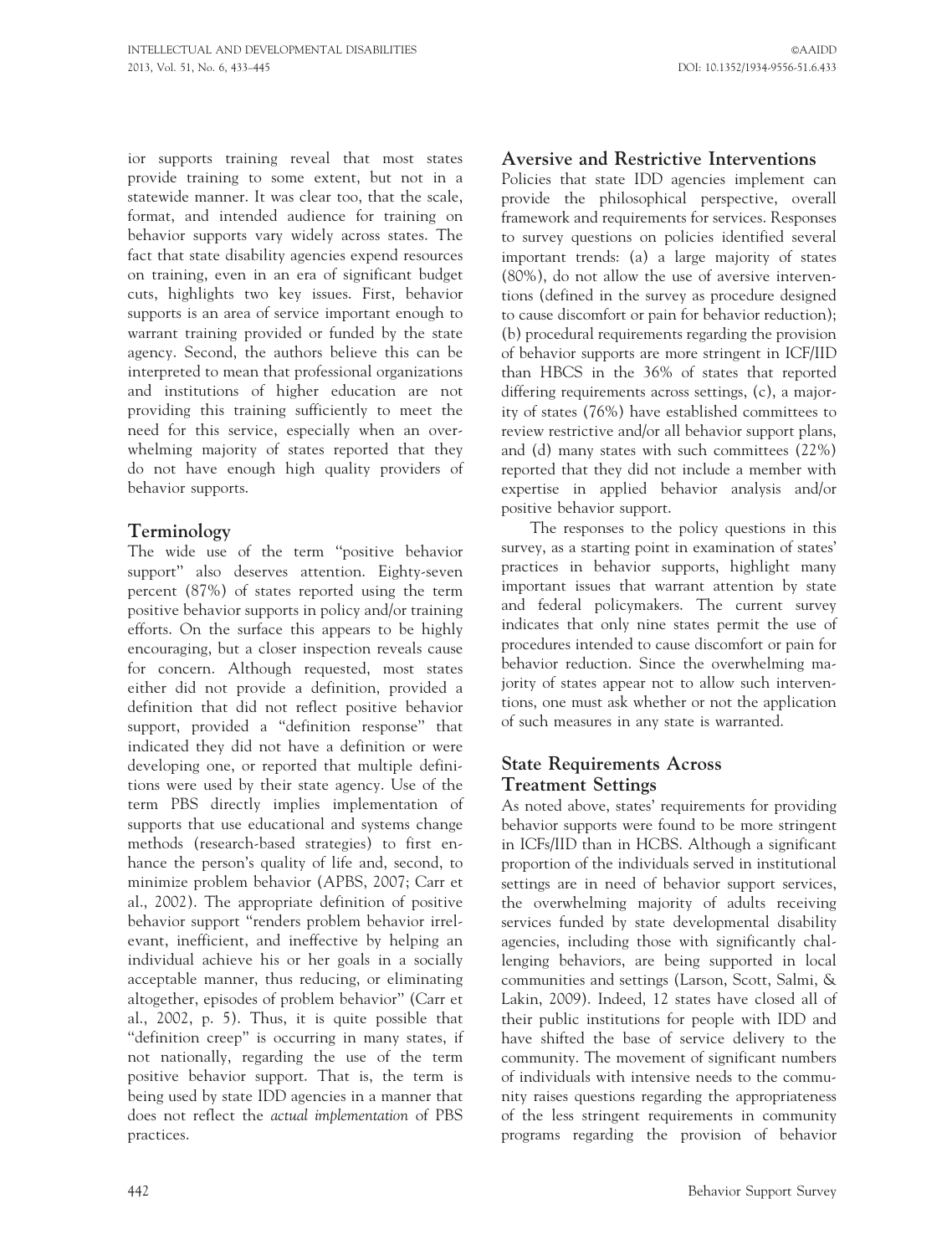supports, provider qualifications, and state oversight responsibilities.

A discrepancy in qualification requirements between state and nonstate employees was also evident (e.g., Table 3), with key skills more often required for nonstate employees. While we cannot say that this discrepancy results from the progression from public to private settings as the primary choice for services, it certainly raises the question as to why the requirements should differ. This discrepancy is particularly important since most people with IDD are supported in community settings (i.e., HCBS) and these individuals experience behavioral and other challenges just as serious and complex as those served in ICF/IID programs. Thus a key question is why many states have different requirements for ICF/IID programs and HCBS and how best to insure appropriate requirements in the HCBS. It would also be appropriate to more closely examine issues that influence the policy and procedural requirements that states reported varied across state and nonstate settings and the higher qualification requirements for nonstate employees who most often provide behavior supports in nonstate settings.

Although a majority of states have a committee to review behavior support plans for individual consumers of this service, 29% of states reported not having such a committee, even for plans that contain restrictive interventions. When combined with the information that a majority of the states that do have review committees do not include a member with appropriate professional expertise (56% of states), there is cause for concern that the delivery of behavioral support services is not receiving proper professional oversight.

## Quality Management

Each state is required to develop and implement a comprehensive quality management program as a condition of participation in the state's Section 1915(c) Medicaid home and community based waiver program. Similar requirements exist for states participating in the ICF/IID program. It is essential that state's systems of quality assurance be carefully designed to assess provider performance and capacity with respect to the delivery of behavior support services, ensuring that the service is implemented with the intended level of quality. In response to two survey questions on quality assurance, we found just over half (51%) of states require a quality assurance process that assesses the quality of a behavior support plan author's work and that an additional 13% of states have a voluntary process. Moreover, less than half (47%) of states reported that this process has an impact on the provider's ability to continue providing services. The United States Department of Health and Human Services Centers for Medicare and Medicaid Services (CMS) requires states to assure that mechanisms are in place to, on an ongoing basis, identify, address, and seek to prevent abuse, neglect, and exploitation as a condition of participation in the Section 1915(c) Medicaid waiver program. Activities and processes must be in place to ''discover'' or monitor services furnished through the program and ''remediate'' problem areas and activities (Application for §1915(c) Home and Community Based Waiver [V. 3.5] Instructions, Technical Guide and Review Criteria; U.S. Department of Health and Human Services, 2008). This requirement extends to all services furnished under a state's waiver program, including behavior support services. Such review is essential in guaranteeing both the quality and effectiveness of services. Furthermore, the possibility of behavior support plan authors implementing services that do not meet the practice standards set by a majority of states calls into question the effectiveness, appropriateness, and overall quality of behavior support services provided to many individuals with IDD that have behavior support needs.

State IDD agencies are challenged in their efforts to develop and maintain high standards in provider qualifications, training, and quality assurance. While in most areas of professional practice (e.g., medicine) clear professional requirements set the minimum qualifications for practitioners with respect to education, training, supervised experience, and licensure necessary to insure ''industry standards of quality,'' this is not the case in behavior supports. The lack of a rigorous, professionally endorsed national standard such as medical licensure that applies to behavior supports for people with IDD raises significant questions regarding the ability of states and provider agencies to set practice criteria and assure the quality and appropriateness of the services being provided. Although it is worth noting that there is a national certification in applied behavior analysis from the Behavior Analyst Certification Board, that certification does not address the skills required for positive behavior support that go beyond applied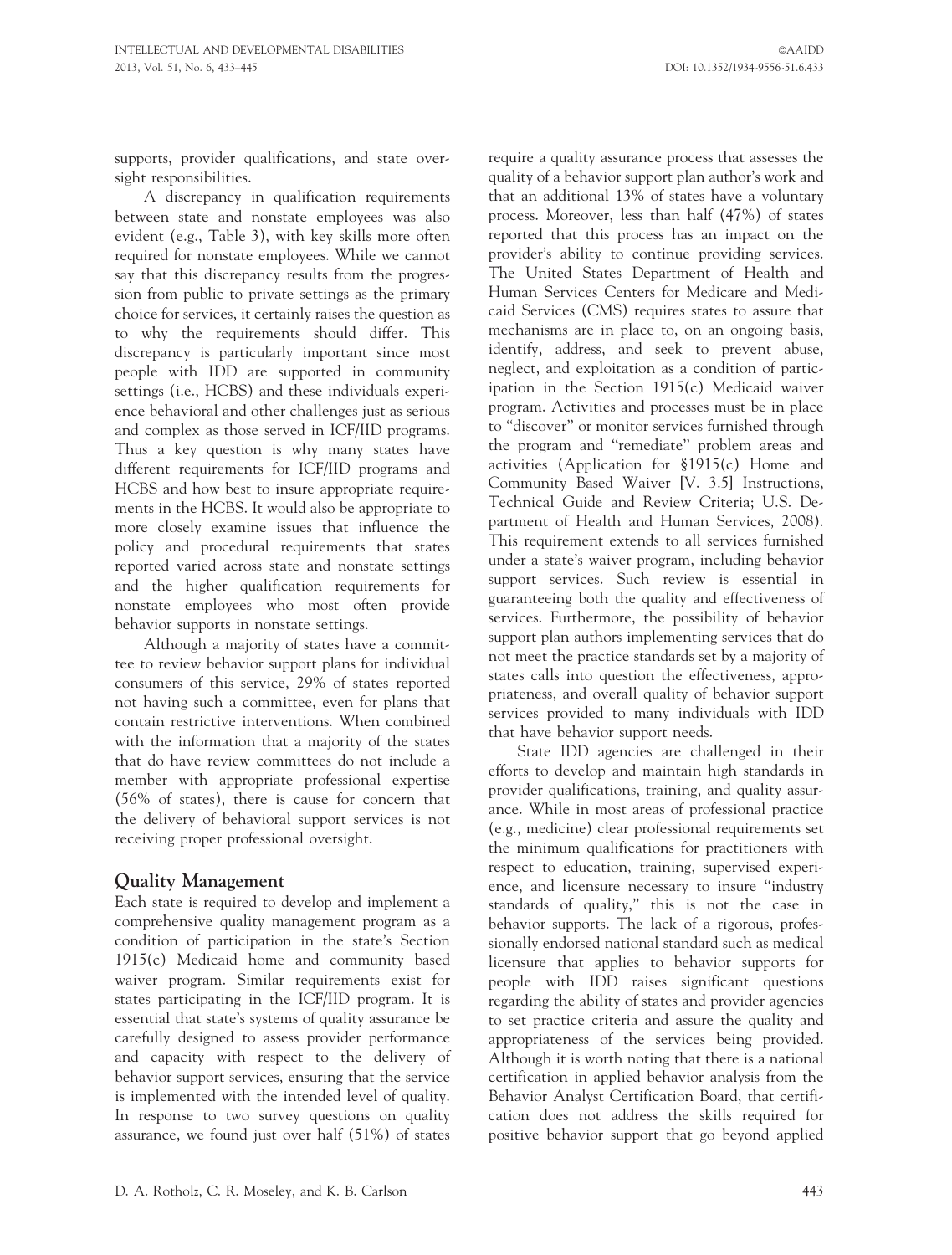behavior analysis. At present, it appears that states interested in ensuring provision of positive behavior supports may need to take direct action to meet this obligation.

The finding that behavior supports are furnished by all states responding to the survey underscores the importance of this key service. But the data also reveal the many challenges that state IDD agencies experience in the delivery and oversight of behavior supports and behavior support providers. The vast majority, 82% of states, indicated that they did not have enough high quality providers of behavior supports. This shortage plus the lack of a national consensus or standard regarding staff qualifications, service definitions, professional oversight, and quality assurance underscores the need to address these issues at both the state and national levels.

The top areas identified by states to improve the quality of their behavioral support services were: (a) regular review of behavior support plans, (b) quality assurance reviews of behavioral providers, (c) more frequent and higher quality training, and (d) improved policy. These are achievable and practical changes that can be made with a wellinformed and carefully planned effort (see Table 4).

An additional issue for consideration is the finding that few states reported requiring skills in the areas of quality of life assessment (18%) and consumer satisfaction (20%). This may reflect either a low rate of consideration for quality of life issues, or that states believe that they assess quality of life through other approaches that extend across the range of supports offered. While the data from this study cannot be used to determine which of the above interpretations may be accurate (if any), they do serve to highlight the need for further examination of the issues in future studies.

This study provides the first national assessment of state policies and practices in behavior support for persons with IDD. The following limitations should be noted as one considers how best to use the results. Responses provided by state IDD agencies reflected policies and practices for their overall services and are not limited to Medicaid recipients. Additionally, while all state IDD agencies serve adults, many also support children with IDD in a variety of nonschool settings (e.g., family home, respite, alternative placement). The data reported in this study likely reflect the services provided to those children as well. It is also important to note that the term

"aversive" intervention was narrowly defined in this study as an ''intervention intended to cause discomfort or pain for behavior reduction'' and, thus, is not the same as a ''restrictive'' intervention. It is unclear whether respondents interpreted "aversives" as including the use of restraint, seclusion, or timeout. The question of how most states provide services without the use of aversive interventions remains an important one, but one that the current data cannot answer. This would be an important area for future research. Other areas for future research should include: a more in-depth study of the provider qualification process (e.g., procedures and requirements); examination of how states evaluate outcomes of behavior support services; and how the 18% of states that reported not needing more qualified providers of behavior supports have succeeded in this effort.

This study is intended to be a starting point from which appropriately informed and coordinated quality improvement efforts in behavior supports can be made. By providing information that is national in scope and specific to IDD agency efforts across states, we believe that the first step has been taken. Hopefully the next step is for collaborative efforts to improve policy and, most importantly, practice in the area of behavior supports in all states. With this in mind, it is appropriate to mention that following the presentation of the survey results with the directors of state IDD systems at the directors' forum of their 2012 annual meeting, plans were made to create a group focused specifically on the issues raised in this study. The committee, composed of selected state IDD agency directors and their representatives, the first and second authors of this article, and others as needed, will be charged with further review of the study results, additional consideration of information and perspectives from their state agencies and development of a set of policy and practice recommendations.

## References

- Association for Positive Behavior Support (APBS). (2007). What is positive behavior support? Retrieved from http://www.apbs.org/new\_apbs/ genintro.aspx
- Baer, D. M., Wolf, M. M., & Risley, T. R. (1968). Some current dimensions of applied behavior analysis. Journal of Applied Behavior Analysis, 1, 91–97.